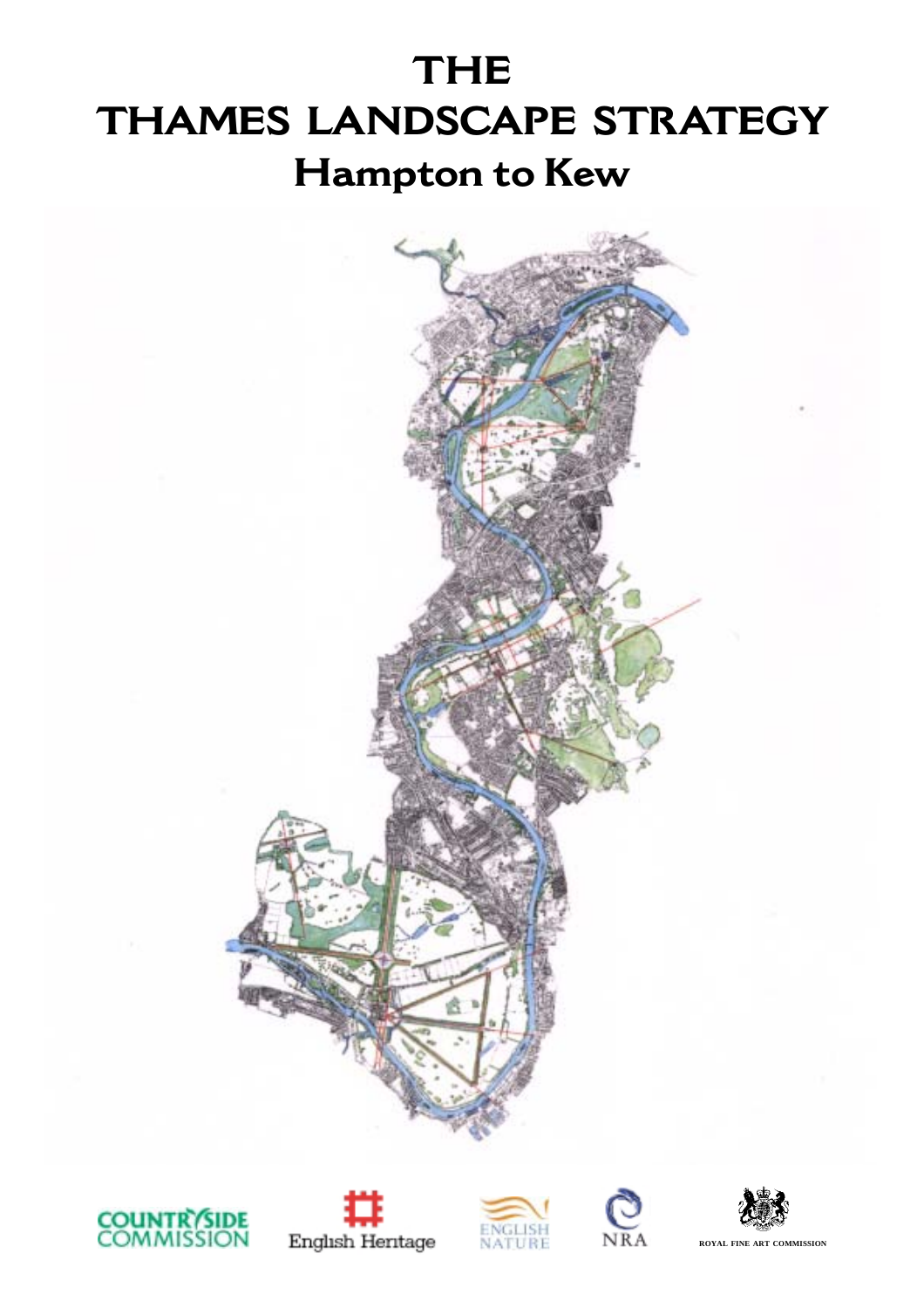# **THAMES LANDSCAPE STRATEGY Hampton to Kew**



for the

# **THAMES LANDSCAPE STEERING GROUP**

June1994











**ROYAL FINE ART COMMISSION**







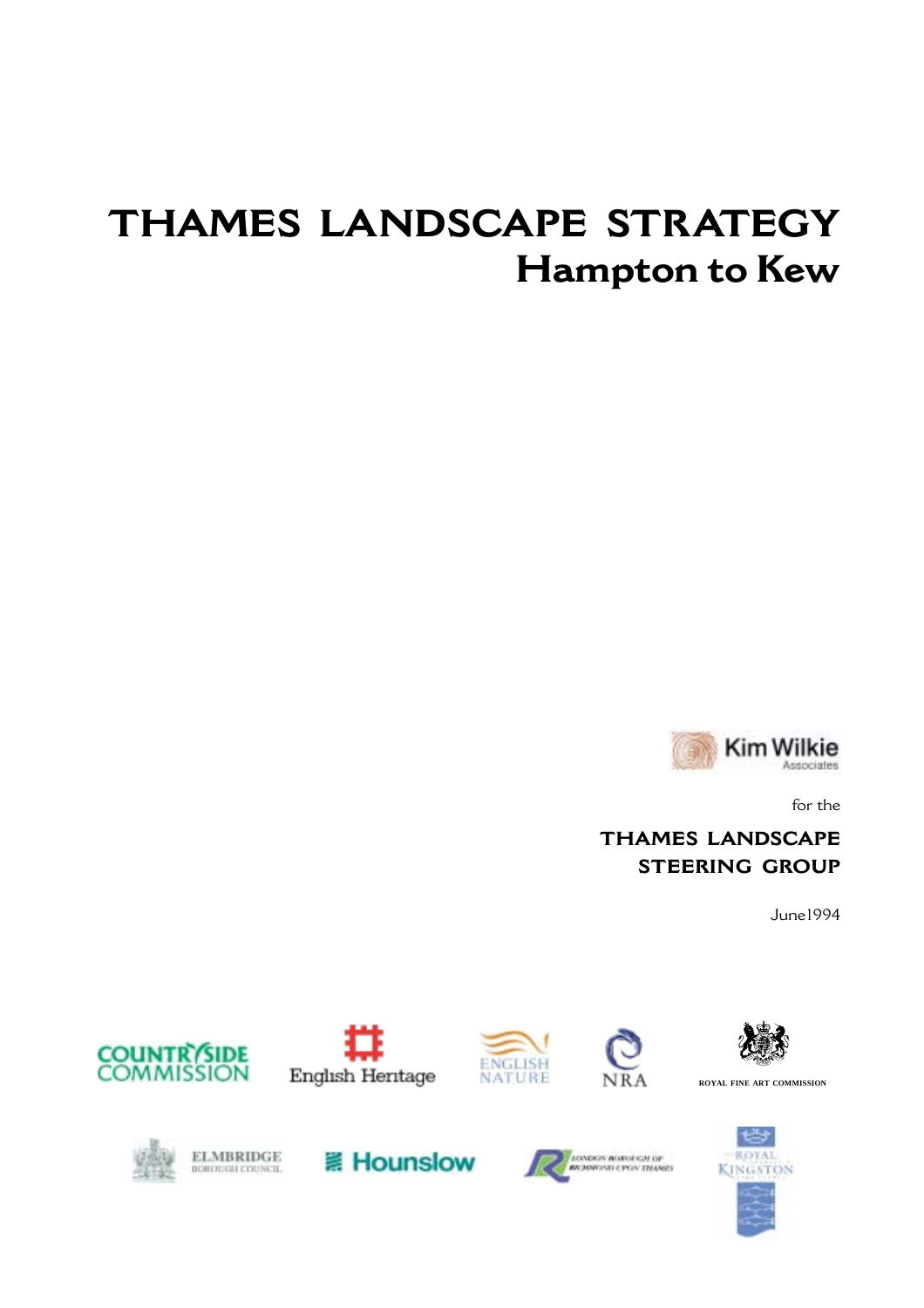#### **ACKNOWLEDGEMENTS**

The Report has been commissioned by the Thames Landscape Steering Group and written by Kim Wilkie and Marco Battaggia of Kim Wilkie Environmental Design with Mavis Batey and David Lambert of the Garden History Society, Henrietta Buttery of the Countryside Commission, Jenny Pearce of the London Borough of Richmond, David Goode of the London Ecology Unit and David Bentley of English Nature. Ian and Arthur Kellas, Jane Crawley, John Cloake and Alan Urwin have helped to edit the text. The Strategy has been guided by the Thames Working Group, composed of Mavis Batey, David Bentley, Krysia Bilikowski, Henrietta Buttery, Richard Copas, Alastair Driver, David Lambert, Jenny Pearce, Chris Sumner and Kim Wilkie, chaired by Mike Dawson. The Project has been overseen by the Thames Landscape Steering Group, made up of the Working Group, representatives from the four Boroughs, Paul Calvocoressi, Robin Clement, Michael Hill, David Coleman, Gilly Drummond, David Goode, David Jacques, Hal Moggridge, Paul Velluet and Paul Walshe, chaired by Sherban Cantacuzino.

Administrative support has been provided by Surrey County Council and Sue Forsyth Associates. Chapter heading illustrations have been painted by Jenny Pearce and the Landscape Character Reach drawings have been sketched by Kim Wilkie. Photographs are by Marco Battaggia and Kim Wilkie, except where credited.

© Thames Landscape Steering Group and Kim Wilkie Environmental Design June 1994

This report is published by the Thames Landscape Steering Group for information and discussion. Neither the Thames Landscape Steering Group nor its consultants can be liable for any loss or damage, however sustained, by others arising from reliance upon the report's contents.

The report is dedicated to the memory of Alessandra Battaggia.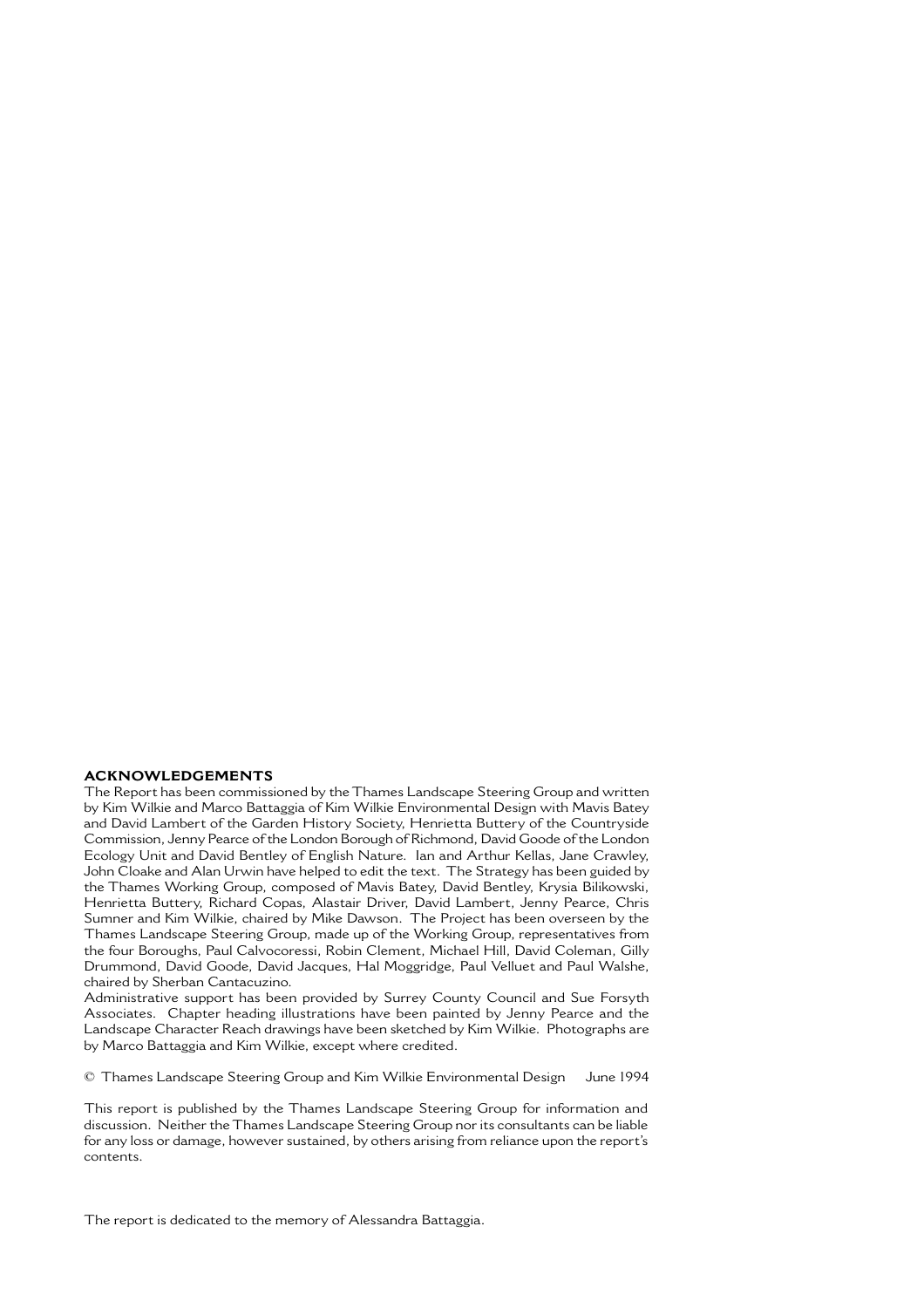## **FOREWORD**

The Thames is one of the most important natural and cultural assets of London. It has played a major role in the growth and economy of London throughout its history. Londoners care about the Thames and it is a popular attraction for visitors and tourists.

Conserving the best aspects of the Thames and its riverside and bringing it into harmony with the commercial and recreational needs of Londoners in the twenty-first century is especially challenging. It can only be achieved if the whole range of public bodies, companies, voluntary organisations and individual property owners share a common view of what is valuable and how it can be maintained. This Strategy is an important step towards that common view.

At the launch of the government's 'response to Rio', I said that sustainable development can be defined as not cheating on our children. We must bequeath to our children a richer, more satisfying environment. This requires action now, set within the framework of a long-term strategy.

I am therefore pleased to be involved in the launch of this Strategy and commend it to the local communities. I shall follow its implementation with great interest.

MMM The Rt Hon John Gummer MP Secretary of State for the Environment

This Strategy is a notable milestone in the journey towards integrated environmental planning and management. Its strengths lie in the quality and breadth of its landscape analysis - wildlife, history, aesthetics and recreation - the union of vision and strategy with proposals for implementation, and the close involvement of the local communities in its preparation.

Turning vision into reality will require a sustained effort by a wide range of organisations and individuals. The local authorities have an especially important role through their regulatory powers, including town and country planning, and as major landowners along the river. We are very encouraged by the support and endorsement they have given the Strategy.

We shall play our part in implementation. The Strategy will provide an agreed framework for our statutory, advisory and promotional work in the area, influence the decisions we make on applications for financial assistance and be a material consideration in exercising our regulatory powers.

Sir John Johnson Countryside Commission

The Earl of Cranbrook

Sherban Cantacuzino CBE Royal Fine Art Commission

Jocelyn Stevens CVO English Heritage

rick Lowell

English Nature **Calculation** Rt Hon The Lord Crickhowell National Rivers Authority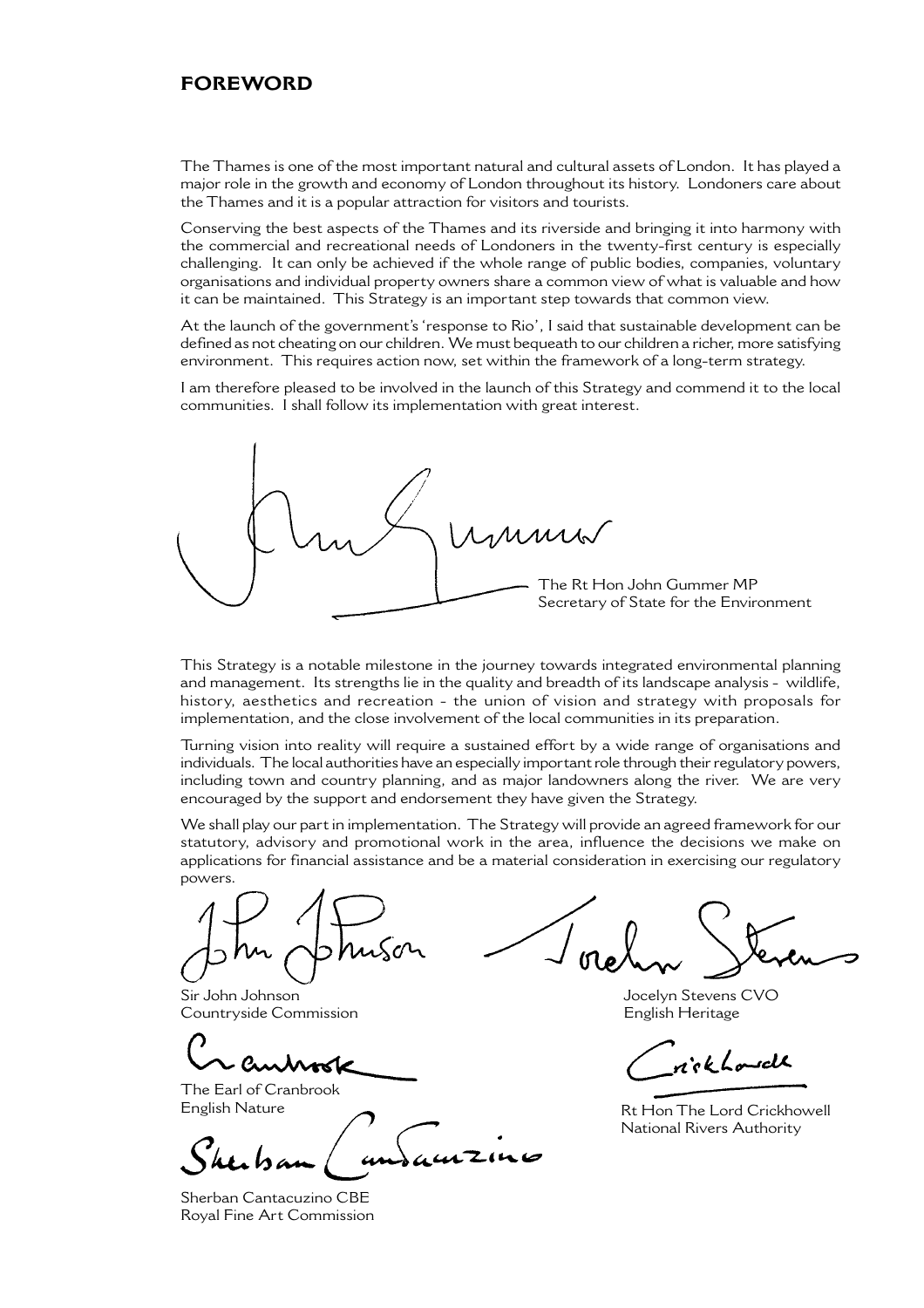# **LOCAL AUTHORITY DECISIONS ON ADOPTION**

### **Borough of Elmbridge**

*Town Planning Committee:*

1. The Council welcomes the opportunity to comment on the Thames Landscape Strategy: Draft for Consultation.

2. The Council, subject to the amendments set out in Appendix A, supports the policies contained in the consultation draft and agrees in principle to adopt them as supplementary planning guidance to the Elmbridge Borough Local Plan, once suitably amended.

3. The Council supports in principle the employment of a Project Officer.

*Housing, Leisure and Community Services Committee:*

1. The Committee welcomes the opportunity to comment on the Thames Landscape Strategy: Draft for Consultation.

2. The Committee, subject to the comments set out at item 14 to the Committee's Agenda, notes the proposals and will have appropriate regard to them in the future management of land adjacent to the River Thames under the control of the Committee.

### **London Borough of Hounslow**

*Planning and Transport and Leisure Services Committees:*

1. The Committees endorse the comments on the Draft Thames Landscape Strategy which, with other minor factual amendments, will be sent to the consultant.

2. The Director of Leisure Services and the Director of Planning and Transport respectively approve a contribution not exceeding £1,500 each towards the cost of a Project Officer from revenue budget provision in 1994/95.

3. The Committees recommend a member to serve on the Thames Steering Committee.

4. Subject to the necessary amendments, the Final Report will be adopted as supplementary planning guidance for the enhancement of the Thames riverside.

#### **London Borough of Richmond upon Thames**

*Planning and Transport and Leisure Services (points 1-4 only) Committees:*

1. The Committee welcomes and supports the strategy in principle, subject to the incorporation of amendments and additions. Implementation of projects will take place as the Council's resources permit, subject to detailed consideration and consultation.

2. The Committees support the appointment of a Project Officer, subject to officer involvement in the advertisement and selection procedure.

3. The Committees delegate authority to the Director of Planning, Transport and Client Services, Head of Planning and Building Control to participate in the recruitment of the Project Officer.

4. The Committees agree in principle to be represented on a permanent Thames Landscape Strategy Committee, subject to the composition of the Committee.

5. The Planning and Transport Committee will consider incorporating the appropriate policies, projects and management objectives detailed in Chapters 2 and 3 of the Strategy, into the Unitary Development Plan and supplementary planning guidance, to be published after consideration of the Inspector's report.

6. The Council would act as employing Authority for the Project Officer, at no additional cost.

7. The Committee will consider the Thames Landscape Strategy as a Millennium Project.

8. Authority is delegated to the Director of Planning, Transport and Client Services/Head of Planning and Building Control, in consultation with the Chairman, to consider and respond to the representations received.

#### **Royal Borough of Kingston upon Thames**

*Development Committee:*

1. The draft Thames Landscape Strategy is welcomed by the Committee as a contribution, both in policy and resource terms, towards coordinating the conservation and enhancement of the landscape of the River Thames affecting the Royal Borough.

2. The Committee signals its intention to adopt the relevant elements of the Strategy, by means of the modifications to the UDP following consideration of the Inspector's report, or to use them to inform their policies, as appropriate.

3. The Committee will contribute £1,500 to the cost of the Project Officer.

*Housing and Leisure Services Committee:*

1. The Committee welcomes the Thames Landscape Strategy and supports those elements of it which fall within the Committee's remit.

2. The Committee will agree payment of £1,500 from within the Committee's approved budget towards the cost of the Project Officer proposed in the report.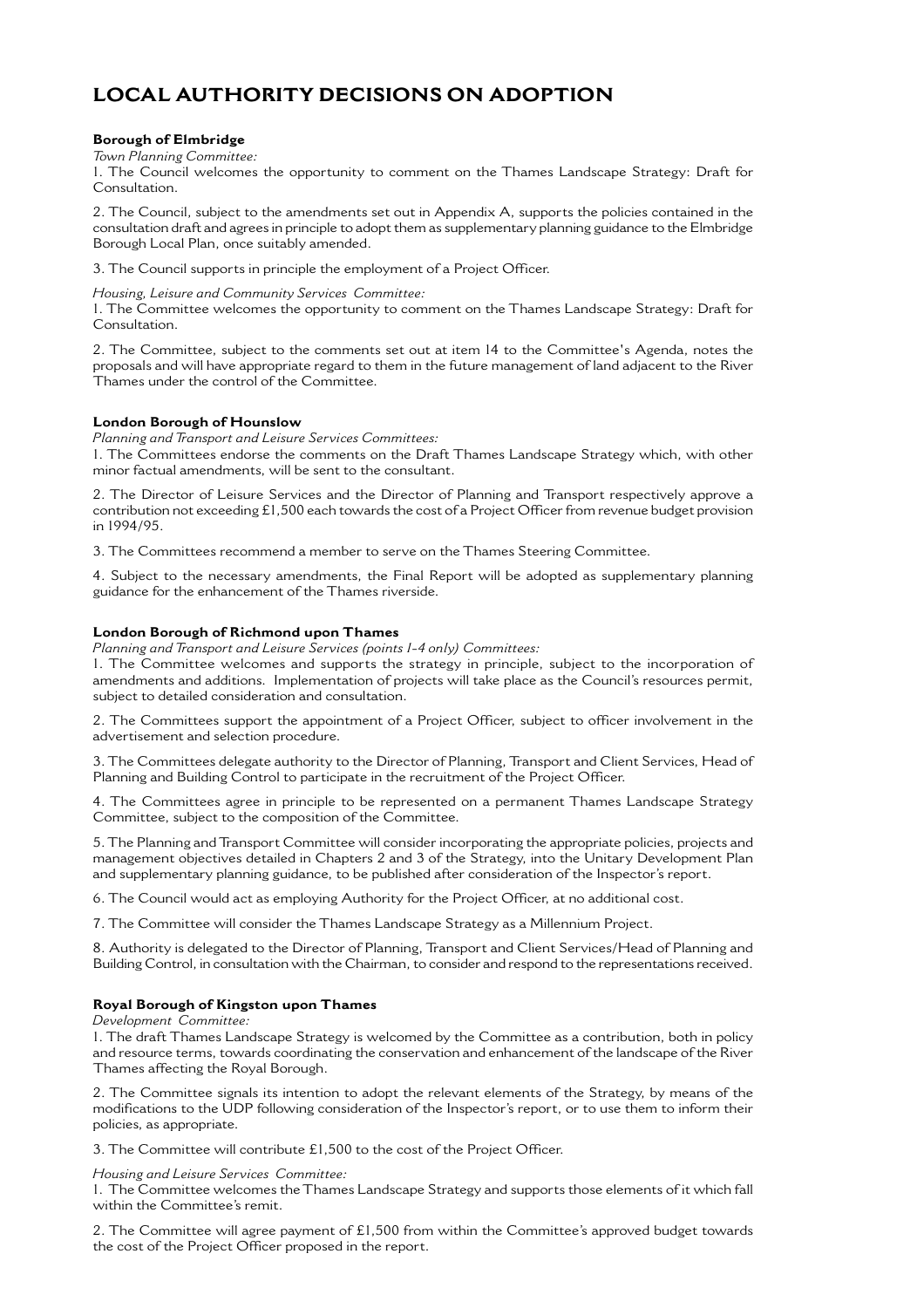# **THE THAMES LANDSCAPE STRATEGY Hampton to Kew**

# A SUMMARY

# **THE THAMES THROUGH LONDON**

The Thames embodies both London's ancestry and its capacity for renewal and evolution. The river lies at the physical and spiritual centre of the capital, inspiring a special sense of identity in Londoners. The Thames flows through a metropolis of distinct towns and villages and unites them with a powerful natural force, linking London to the centre of England and the sea.

The river changes character through London. From the estuary in the east, the marshes and industrial areas give way to docklands upstream of the Tidal Barrier. Between Tower and Chelsea Bridges, the centre of the city is denser but turns greener and more residential towards Kew. Between Kew and Hampton the Thames meanders through a unique landscape of parks, palaces and working communities. Centuries of settlement have left a legacy of architecture, public access and nature conservation value unparalleled in the rest of the capital.

# **THE EVOLUTION OF THE STRATEGY**



Old Father Thames - the spirit of the river



The Thames through London, gradually changing its character from the estuary inland

The Thames Landscape Strategy aims to understand the river landscape and to respect its character - both natural and man-made. The report draws together the history, topography, culture, politics and wildlife of this remarkable stretch of the river and forms the basis for future policy and design. Initially the Strategy developed from ideas about the network of vistas along and across the river, drawn up by Kim Wilkie Environmental Design for the Royal Fine Art Commission *Thames Connections* exhibition in 1991. Stimulated by the interest of local groups and by a growing awareness of the need for integrated policies for the Thames, the project gradually evolved to cover an analysis of the character of the river landscape between Hampton and Kew as part of a vision for the river over the next century.

# **THE STRATEGY PARTNERSHIP**

The Strategy has been commissioned and guided by the Thames Landscape Steering Group, composed of representatives from principal environmental agencies and the London Boroughs of Hounslow and Richmond, the Royal Borough of Kingston and the Borough of Elmbridge. The Strategy has been jointly funded by the Countryside Commission, English Heritage and the Royal Fine Art Commission Trust, with contributions towards the preparation of the final report by English Nature, the National Rivers Authority and private benefactors.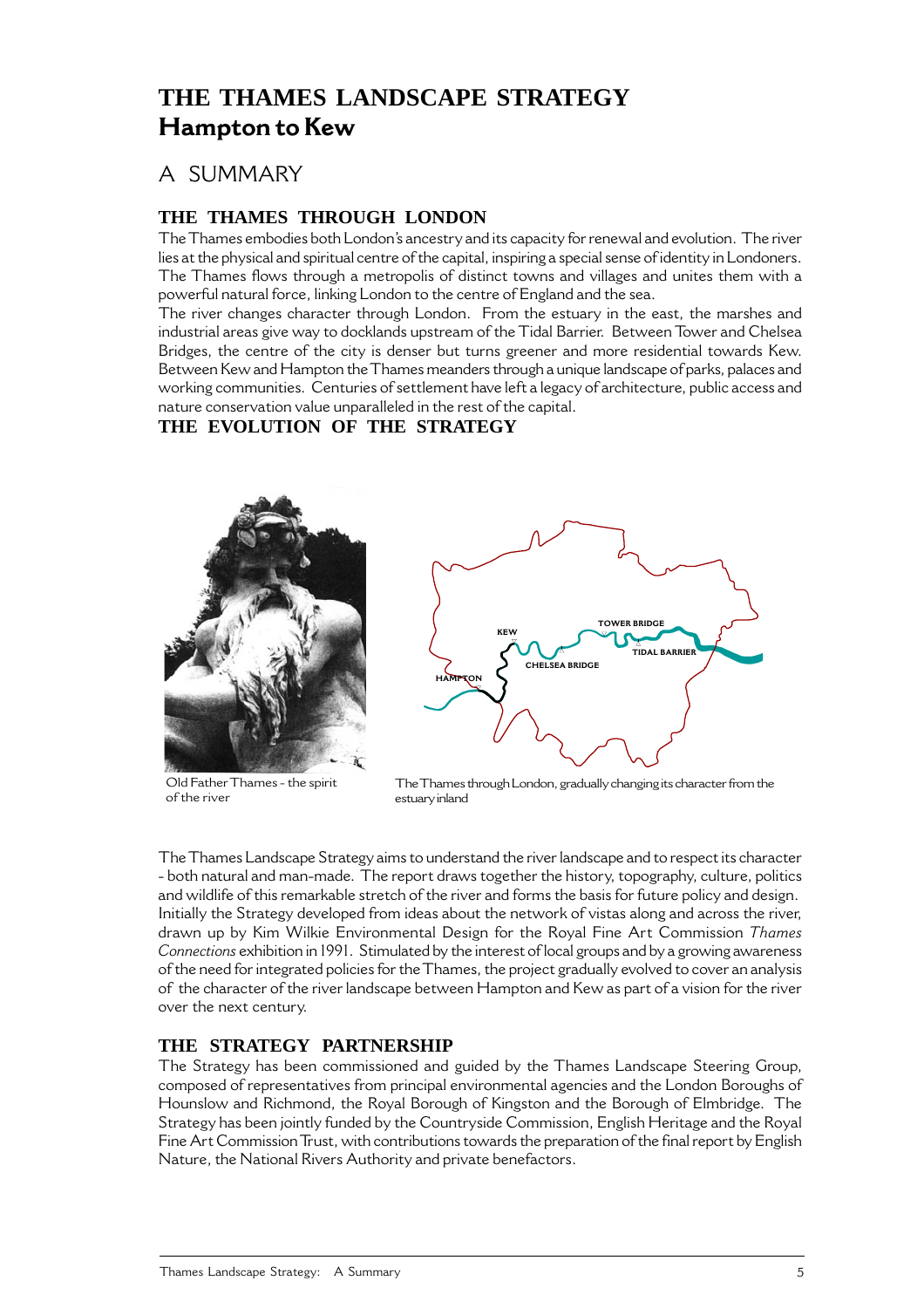

The river is a focus for local communities

## **THE COMMUNITY**

The local community has also played an important part in advocating, directing and supporting the Strategy. Extensive discussions with local authorities, national and local interest groups and private landowners and tenants have guided the project over the last two years, culminating in the recommendations presented for consultation to local authority committees in February 1994. The final Strategy report of June 1994 incorporates the consultation comments and amendments. The Strategy, besides being a technical document incorporated in planning legislation, is also intended as a detailed handbook to help local people appreciate and protect their river.

## **THE LANDSCAPE AS A WHOLE**

The character of the landscape has evolved from its geology and history of settlement. The river flows north in tight bends around the mass of Richmond Hill, creating a sequence of intimate reaches. The towns and villages along the river banks retain distinct identities, each with its particular history, economy and architectural character, separated by rural open spaces.

Many of these open spaces are the legacy of royal ownership. The sequence of palaces and villas established a landscape structure of riverside parks and gardens, ranging from Hampton Court Park to the Royal Botanic Gardens, Kew. This stretch of the Thames was also the particular focus for royal and aristocratic patronage during the 17th and 18th centuries, becoming the cradle of the English Landscape Movement. The landscape is connected by an elaborate network of avenues and vistas and the river valley has become a symbol of idealised English scenery, still inspiring artists, musicians and writers.





Isleworth, one of the series of distinct village waterfronts along the river

landscape of boatyards, wharves and commercial frontages. This dynamism and activity brings the landscape alive and the details of the domestic architecture and boathouses contribute an essential element to the overall character of the river landscape.



The view from Richmond Hill which helped to inspire the The working landscape at Eel Pie Island, Twickenham English Landscape Movement





Important historic vistas still survive, such as the 10 mile view of St Paul's Cathedral from King Henry VIII's Mound in Richmond Park



Traditional boatbuilding skills continue at Richmond Pier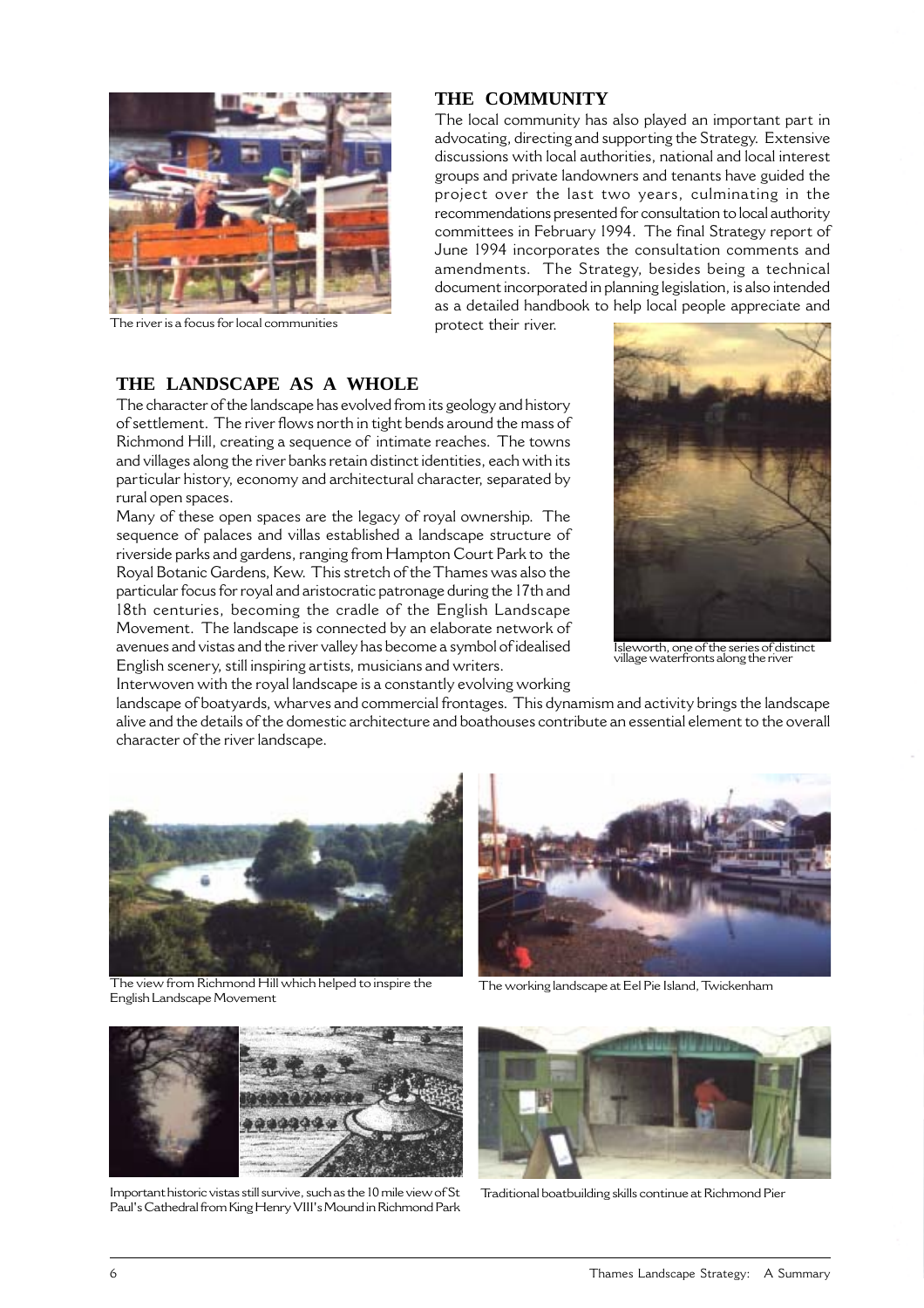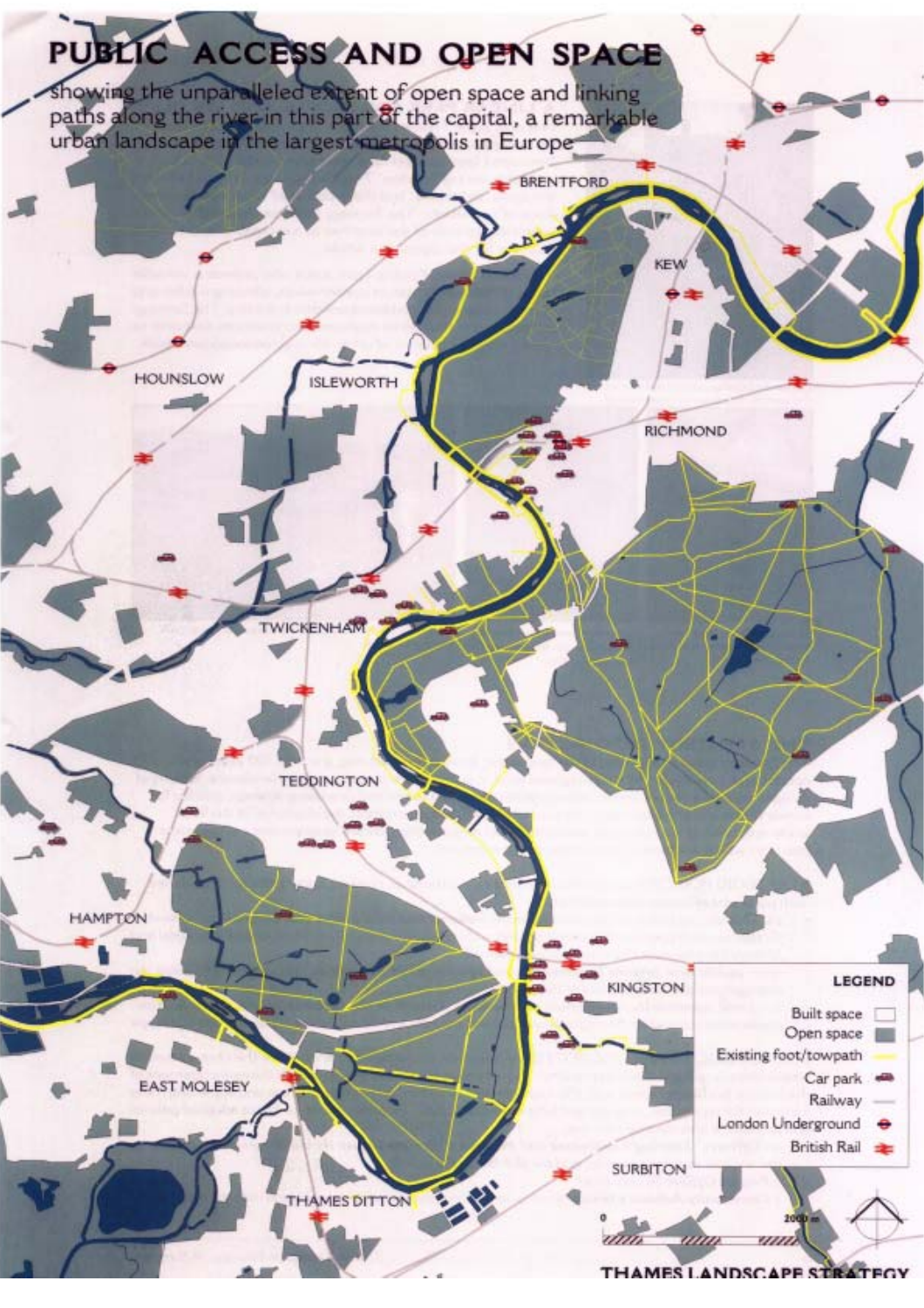

## **A LINEAR PARK FOR PEOPLE AND WILDLIFE**

Not only is the Thames the focus of the capital, it is a corridor for transport, people and wildlife; a linear park through the city. Between Hampton and Kew there is more open space than in any other part of London. The towpaths act as a link between the parks and towns, and the water itself is popular for many kinds of recreation. The Strategy explores the great potential which this stretch of the river has as a recreation and tourism resource for the capital as a whole.

The linked areas of public open space also provide a valuable range of habitats for nature conservation, allowing wildlife and human beings to live beside one another in the city. The Strategy addresses the traditional management practices essential to maintaining the balance of urban life and nature conservation.<br>Domestic boathouses contribute to the

special character of waterfronts



Great crested grebes now breed in increasing numbers on the river



butterflies can be seen by the

towpath at Kew



The river banks have become a popular linear park through the city

# **THE STRATEGY INTO ACTION**

The Strategy takes a long view of the landscape, looking forward over the next 100 years and operating at two levels. At a sub-regional level, it analyses the structure of the landscape, looking at its significance for nature conservation, recreation and tourism and proposing strategic policies for conservation and enhancement. At a detailed level, it then explores the character of the local landscape, relating it to strategic issues and proposing specific policies, projects and management practices which will have a direct impact on the ground.

STRATEGIC POLICIES propose a co-ordinating partnership, crossing administrative boundaries, with particular recommendations that:

- *the Thames Landscape Strategy be adopted by national and local authorities as the policy framework for their ownership and management of land in the area, and gradually be incorporated into Local and Unitary Development Plans as they are reviewed*
- *other public and private landowners and tenants adopt the policies and proposals to guide the management and development of their land*
- *the local community be involved as closely as possible in the communication, identification, implementation and continuing review of policies, projects and management of the riverside landscape*

LOCAL POLICIES AND PROJECTS are based on more detailed analysis of the river in twelve consecutive landscape character reaches. Some projects for example, deal with the re-instatement of the historic landscape, some with the management of nature conservation areas and some with new initiatives for recreation, tourism and future development. To guide and co-ordinate adopted policies and projects, it is recommended that:

- *an Officers' Steering Committee and Members' Review Group should be convened, combining the relevant statutory agencies and the four boroughs*
- *a Project Officer be appointed*
- *a Community Advisory Group be set up as a formal channel of communication with the wider public*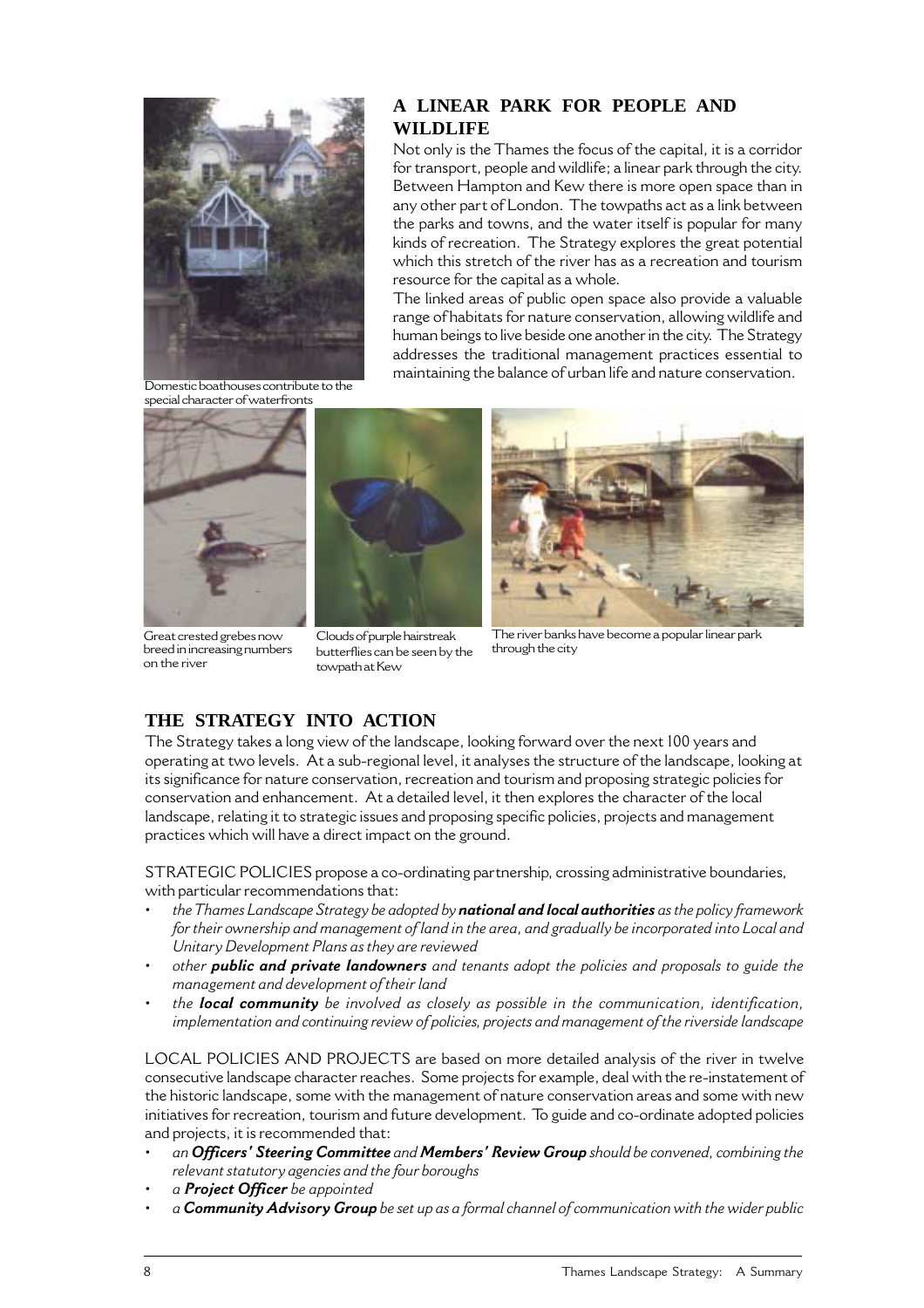## LANDSCAPE CHARACTER REACH 11: SYON



An example of one of the 12 Landscape Character Reaches, showing local project proposals and vista lines

FUNDING: Although many of the Strategy proposals need not be expensive and existing budgets can form the core funding, some major projects will require substantial funds and a range of possible sources are identified:

- *• grant aid from national agencies, the European Commission and the Millennium Fund*
- *• sponsorship for specific projects from local businesses and other concerned enterprises*
- *• voluntary sector support in organising and implementing work*

COMMUNICATING the significance of the river corridor and consulting on and explaining projects will be critical to the agreement and involvement of the people who live and work in the landscape. In addition to the Community Advisory Group and the Project Officer, it is recommended that:

- *people are kept informed through a broadsheet, newsletters and the media*
- *local schools be involved in the practical implementation of projects and that the Strategy be used as an educational resource*
- *a joint marketing and tourism strategy be promoted between the riverside attractions*

Finally the Strategy looks at the implications for the rest of the river and the future, and suggests that this approach to planning the landscape be extended down the remainder of the Thames, associated with the Department of the Environment's proposals for the future of the capital based on its responses to consultation, '*Ten thousand views of London*'.





Tourists enjoying the river at Kingston Sustainability: wildlife and people in the city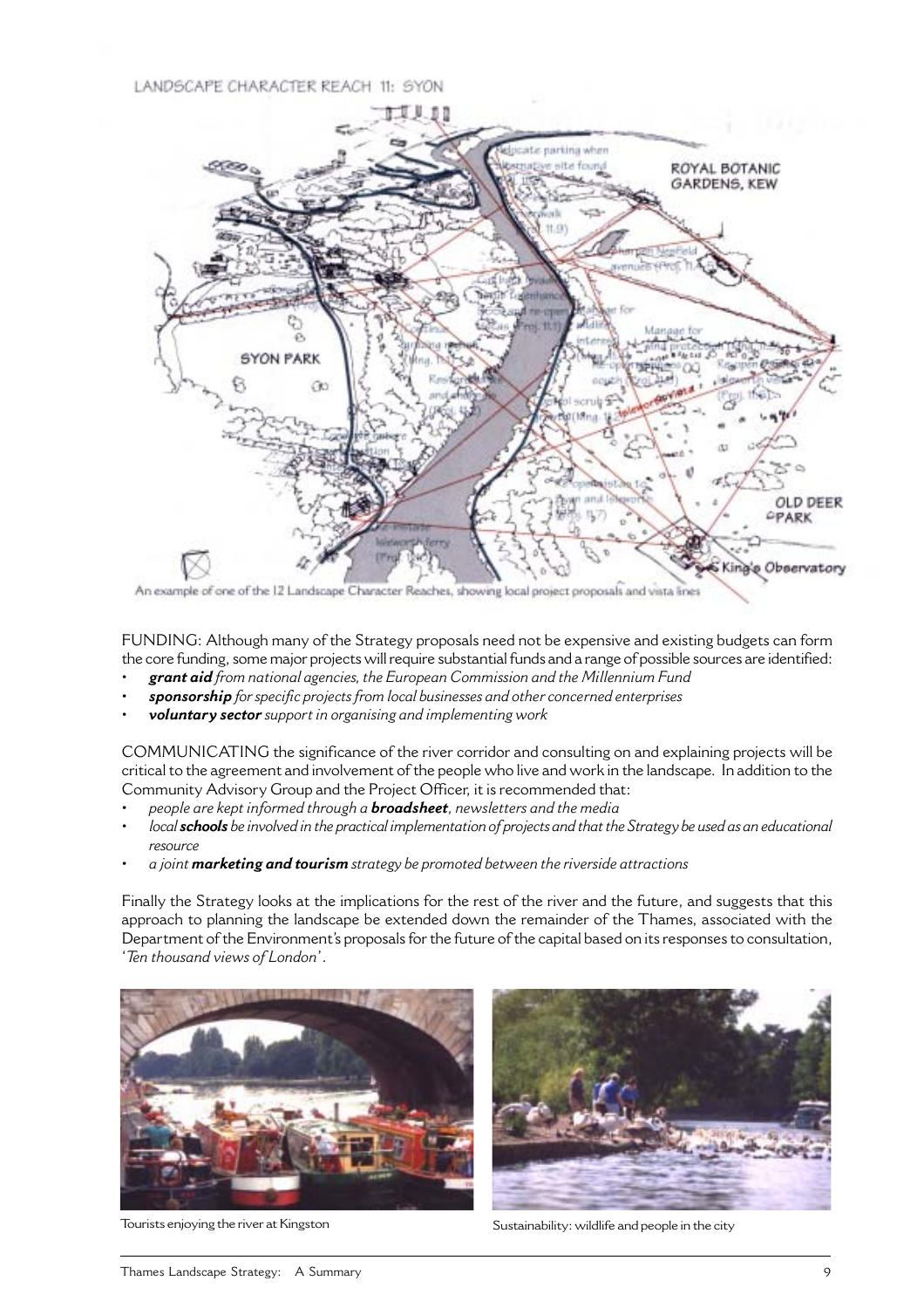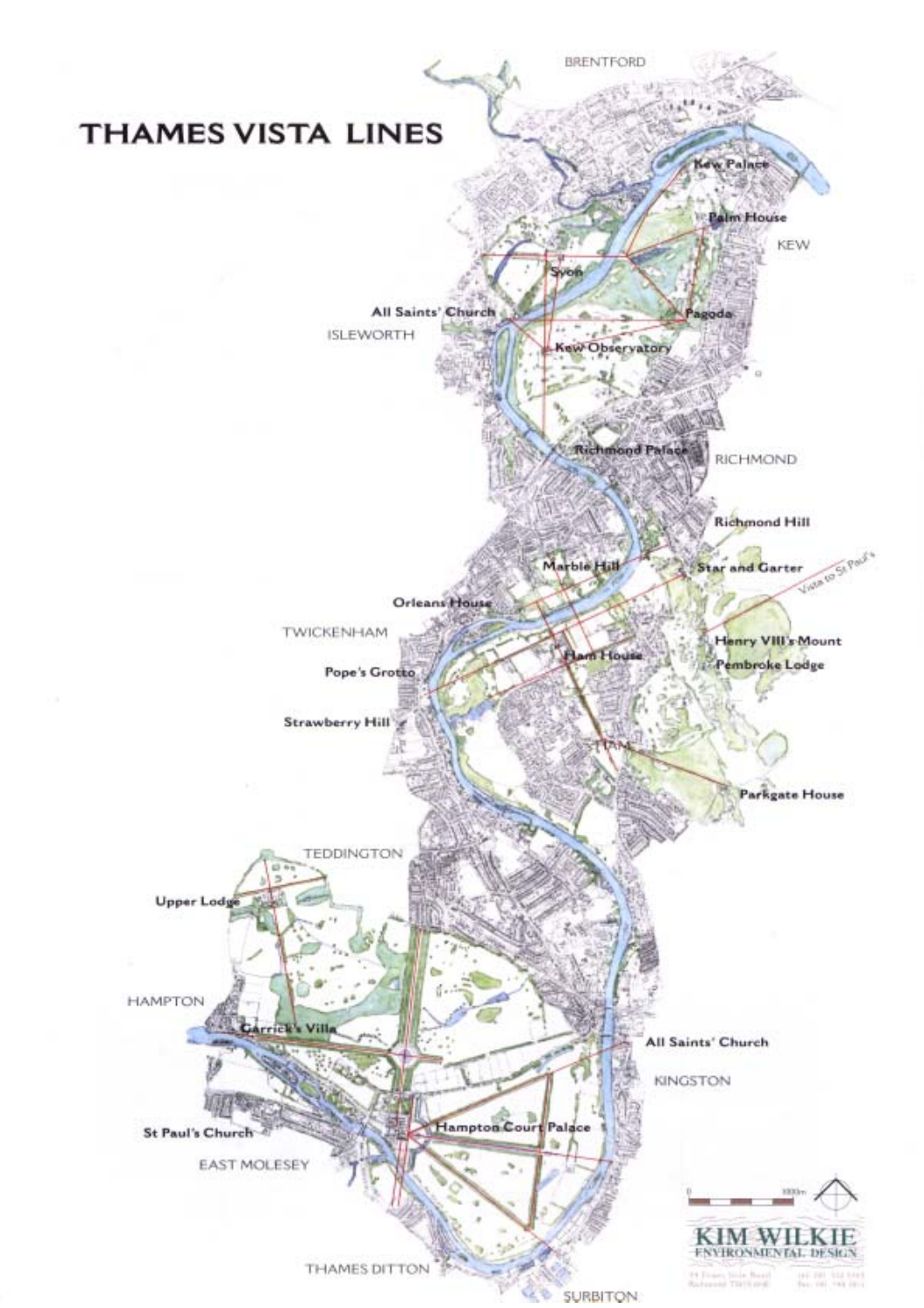# **CONTENTS**

|   | Foreword                                           | Pag                      |
|---|----------------------------------------------------|--------------------------|
|   | <b>Summary</b>                                     | e                        |
| 1 | Introduction                                       | $\mathbf{1}$             |
|   | Background                                         | $\mathfrak{Z}$           |
|   | Philosophy                                         | $\overline{4}$           |
|   | Approach                                           | $\mathbf 5$              |
|   | <b>Wider Applications</b>                          | $\overline{\mathcal{L}}$ |
| 2 |                                                    | 9                        |
|   | The Landscape Structure                            |                          |
|   | Approach                                           | 11                       |
|   | History and Cultural Associations of the Landscape | 13                       |
|   | The Character of the Landscape                     | 23                       |
|   | The Natural Landscape                              | 38                       |
|   | The Recreation Landscape                           | 50                       |
| 3 | The Local Landscape                                | 61                       |
|   | Approach                                           | 63                       |
|   | organised into 12 Landscape Character Reaches:     |                          |
|   | Bushy Park/Hurst Parks<br>I                        | 64                       |
|   | $\overline{2}$<br>Hampton Court                    | 74                       |
|   | 3 Portsmouth Road                                  | 82                       |
|   | 4<br>Kingston                                      | 90                       |
|   | 5<br>Hampton Wick                                  | 98                       |
|   | 6<br>Teddington                                    | 106                      |
|   | $\overline{\mathcal{L}}$<br>Twickenham             | 114                      |
|   | 8<br>Ham                                           | 122                      |
|   | 9.<br>Richmond                                     | 136                      |
|   | 10 Isleworth                                       | 144                      |
|   | Syon<br>11                                         | 154                      |
|   | 12 Brentford/Kew                                   | 162                      |
|   |                                                    |                          |
| 4 | Framework for Landscape Planning and Management    | 173                      |
|   | Local Authorities                                  | 175                      |
|   | Other Statutory and Non-statutory Bodies           | 177                      |
|   | Land Management                                    | 182                      |
|   |                                                    |                          |
| 5 | Recommendations for Implementation                 | 183                      |
|   | Co-ordinated Management of the Landscape           | 185                      |
|   | Explaining the Landscape                           | 186                      |
|   | Mechanisms for Implementation                      | 187                      |
|   | Funding the Strategy                               | 189                      |
|   | The Rest of the River and the Future               | 191                      |
|   |                                                    |                          |

## **Appendices**